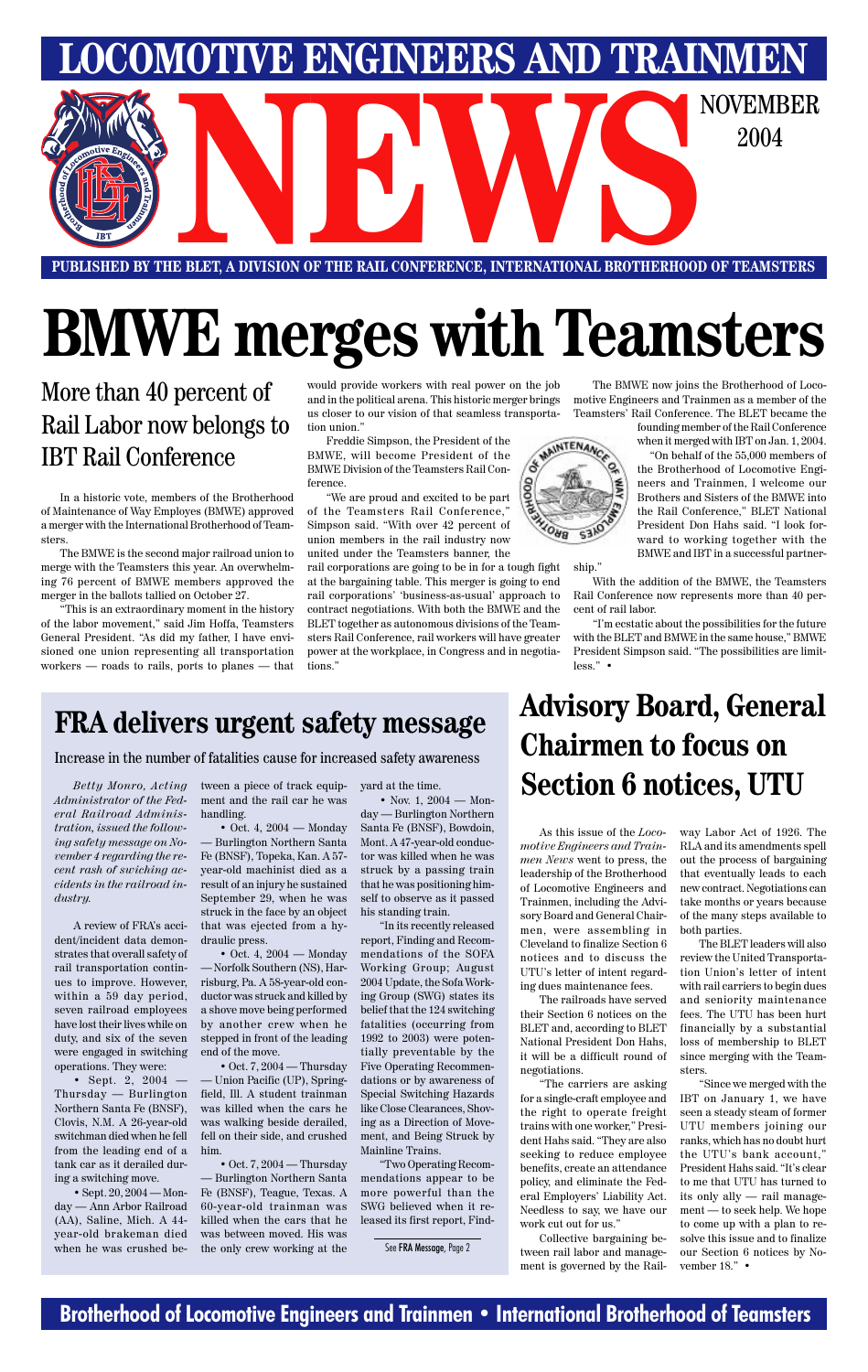### **BLET NEWS**

ings and Recommendations of the SOFA Working Group, in October 1999. Job briefings before switching operations begin, and when the nature of the work changes; and mentoring of less experienced employees are important components of Crew Resource Management. The latter Recommendation may grow still further in importance as carriers replace retiring employees.

The SWG is also working to eliminate Severe Injuries — injuries that are potentially life and career threatening,

and include amputations, fractures of bones other than to fingers and toes, loss of sight, and severe burns. While all the mechanisms through which Severe Injuries occur are not understood, the SWG believes that the Five Operating Recommendations and awareness of Special Switching Fatalities are important in reducing these injury events. For educational purposes, the SWG has condensed the Five Operating Recommendations into the Five SOFA Lifesavers:

**•Secure equipment before action is taken.**

**• Protect employees against**

### FRA Message Continued from Page 1

**moving equipment.**

**• Discuss safety at the beginning of a job or when a project changes.**

**• Communicate before action is taken.**

**• Mentor less experienced employees to perform service safely.**

All of us in the Railroad Industry need to re-dedicate our sincere commitment to safety of operations and all of our work processes. We must focus on our personal and professional responsibilities toward safety and include our fellow employees in those considerations. Each employee is personally accountable for his or her actions on the job.

With business on the upturn and many new employees entering the workforce, keeping the focus on our jobs is more important than ever. We must continue to remain vigilant about our personal safety, the safety of others, and the safety of the equipment we use.

As we approach important holidays and the end of another year, let's all be watchful so that we can share these times with family and friends, knowing that others will enjoy the same blessings.

**Betty Monro Washington, D.C.** •

### FRA issues safety awareness notice after rash of fatal accidents



The Executive Board members of the Iowa State Legislative Board. Seated, from left: Jeff Kurtz, Chairman; and Janet Schultz, Secretary-Treasurer.

Mike Weston Weston Division Division 256 (Denver), did not run because they are retiring from union work after years of service to the BLET and its members.

Standing, from left: Steve Wendt, 3rd Vice Chairman; Shaun Kelley, 2nd Vice Chairman; and Chuck Hintz, 1st Vice Chairman.

BLET members in Iowa and Colorado recently elected new State Legislative Board Chairmen to direct their political and legislative affairs.

Brother Jeff A. Kurtz will serve as Legislative Board Chairman in Iowa and Brother Mike Weston will serve in Colorado.

#### **Iowa State Legislative Board**

Members of the BLET's Iowa State Legislative Board elected Jeff A. Kurtz as their new chairman at quadrennial meetings on October 13 and 14.

Chairman Kurtz is a member of BLET Division 391 (Fort Madison, Iowa).

"Jeff hit the ground on our Board with his feet running and has never stopped," former chairman Chuck Hintz said. "He will make a most excellent chairman and members will enjoy his company and wisdom."

Brother Hintz did not seek re-election for personal reasons.

"It was one of the toughest decisions I have made in my life, but I decided that my family must come first," he said.

However, Brother Hintz, a member of Division 778 (Des Moines, Iowa), will continue to serve the Board as First Vice-Chairman.

BLET National President Don Hahs thanked Chuck Hintz for his dedication to the Brotherhood.

"I appreciate him continuing to help us," President Hahs said. "We look forward to working with Brother Kurtz and the members of the Iowa State Legislative Board."

Also serving the Iowa State Legislative Board are: Secretary-Treasurer Janet L. Schultz, Division 6 (Boone, Iowa); Second Vice-Chairman Shaun Kelley, Division 642 (Creston, Iowa); and Third Vice-Chairman Steve Wendt, Division 656 (Mason City, Iowa).

During the quadrennial meetings, members discussed the upcoming Presidential election as well as a number of legislative and regulatory issues of importance to locomotive engineers and trainmen.

#### **Colorado State Legislative Board**

Members of the BLET's Colorado State Legisla-



Board Chairman is Mike Weston of BLET Division

186 (Denver), and the new Secretary-Treasurer is Jim Wilmesher of Division 256 (Denver).

The former Chairman, George Last of Division 940 (Denver), and the former Secretary-Treasurer, Steve Patterson of

The following officers were also elected at the September 14 meeting:

• Dennis Parker of Division 133

(Denver), Vice-Chairman;

• Lew Fraser of Division 215 (Grand Junction, Colo.), Second Vice-Chairman; and

• Kevin Utterback of Division 47 (Denver), Alternate Secretary-Treasurer. •

## **Iowa, Colorado elect new Legislative Board Chairmen**

### **PASSENGER NEWS BRIEFS**

Authorities suspect sabotage was behind the collapse of two enormous electrical transmission towers in Wisconsin that halted Amtrak train service between Chicago and Milwaukee for much of the October 9th weekend.

That service was back to normal by October 11, but investigators

### Authorities suspect sabotage in collapse of transmission tower

An FBI anti-terrorism task force is working with the Oak Creek (Wisc.) Police Department in getting to the bottom of the tumbling of the two towers.

Nobody was hurt, but freight and passenger train service was halted until crews cleared the power lines from the tracks and authorities collected physical evidence.

A freight train stopped 75 yards short of the wires. Milwaukee's Mitchell Airport, which is about a mile from the towers, lost power for a while over the weekend.

*(From the Chicago Sun-Times.)* •

Passengers riding the rails in the Northeast hardly notice the three busy drawbridges they cross in southeastern Connecticut. But Amtrak engineers say the bridges are in such dire condition that they threaten to eliminate service between New York and Boston and curtail access to three rivers.

The tiny 291-foot drawbridge that has operated over the Niantic River for 97 years is the busiest of the three. Its

### N.E. corridor bridges may be on last legs

steel supports have holes so large, a person can stick a finger in them. To the east, bolts supporting a four-million-pound counterweight keep failing on the 85-year-old bridge that runs over the Thames River. To the west, structural support pins are wearing out on the railroad bridge over the Connecticut River. That bridge is 97 years old.

Of the roughly 1,300 bridges that Amtrak owns, the three in southeastern Connecticut are among the most antiquated and least reliable in the system, Amtrak officials said.

*(From the New York Times.)* •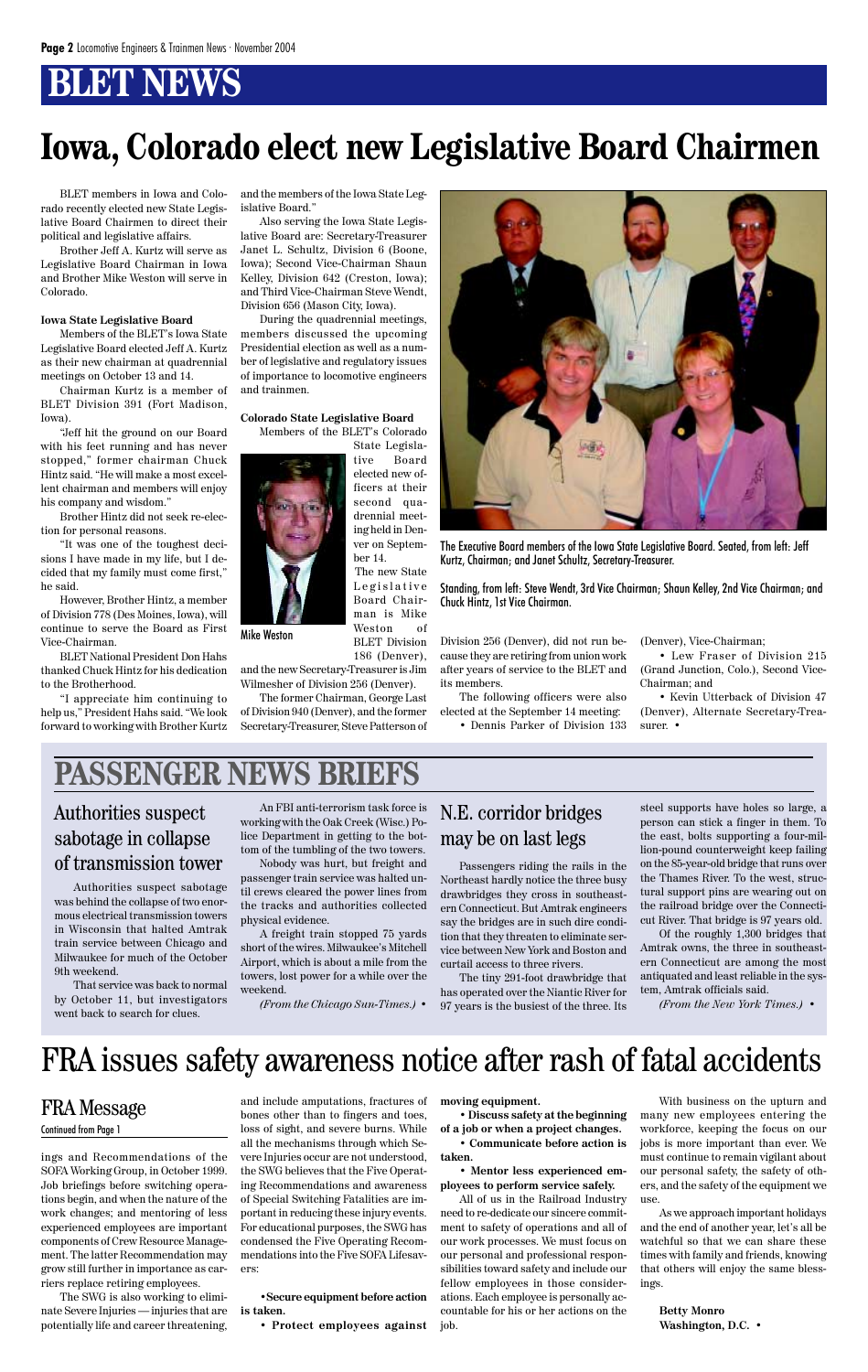## **2004 THIRD QUA**

### Burlington Northern Santa Fe Canadian National Railway



### Union Pacific Corp.

aaaaaaaaaaaaaaaaaaaaaaaaaaaaaaaaaaaaaaaaaaaaaaaaaaaaaaaaaaaaaaaaaaaaaaaaaaaaaaaaaaaaaaa

aaaaaaaaaaaaaaaaaaaaaaaaaaaaaaaaaaaaaaaaaaaaaaaaaaaaaaaaaaaaaaaaaaaaaaaaaaaaaaaaaaaaaaa

BNSF posted a sharp drop in third-quarter profit, as a charge to reflect changes in the way the company estimates asbestos and environmental liabilities hurt its bottom line. The railroad said third-quarter net income came to \$2 million, including a charge of \$288 million, compared with \$203 million a year earlier. On a more positive note, the company noted that third-quarter freight revenues increased to an all-time quarterly record of \$2.74 billion compared with 2003 third- quarter revenues of \$2.37 billion.

aaaaaaaaaaaaaaaaaaaaaaaaaaaaaaaaaaaaaaaaaaaaaaaaaaaaaaaaaaaaaaaaa aaaaaaaaaaaaaaaaaaaaaa aaaaaaaaaaaaaaaaaaaaaaaaaaaaaaa aaaaaaaaaaaaaaaaaaaaa aaaaaaaaa aaaaaaaaaaaaaaaa aaaaaaaaaaaaaaaaaa Excluding the pretax charge for asbestos and environmental liabilities (\$465 million), the railroad's operating ratio was 79.4 percent. Consumer Products revenues increased \$168 million, or 18 percent, to an alltime quarterly record of \$1.10 billion as a result of double-digit increases in the international intermodal, truckload and perishables sectors. Industrial Products revenues increased \$80 million, or 14 percent, to an all- time quarterly record of  $\; \cdot \;$  est products increased 20 percent, the company said. \$634 million reflecting strong demand in the construction products, building products, and petroleum products sectors. Coal revenues rose \$78 million, or 15 per- percent, which is 2.5 percentage points better than the prior year's quarterly cent, to \$589 million resulting from record demand by utility customers. •



CN, which has the highest profit margin among North American railways, said third-quarter earnings rose 18 percent, helped by acquisitions and higher shipments. Net income climbed to C\$346 million (\$283 million) from C\$294 million, or C\$1.02,

the company said in a statement. Revenue rose 21 percent to C\$1.71 billion.

CN benefited from the purchase of two U.S. ore-hauling railroads in May and the July acquisition of rights to operate the routes of BC Rail Ltd., which hauls forest products including lumber. CN bought the Duluth, Missabe & Iron Range Railway and the Bessemer & Lake Erie Railroad from Blackstone Group LP's Great Lakes Transportation LLC unit in a \$380 million transaction. The Canadian company spent C\$1 billion at auction for the rights to run BC Rail.

Total shipments rose 19 percent. Ore shipments more than doubled and for-

CN also reported that is operating ratio for the 2004 third quarter was 65.4 performance. •

### Canadian Pacific Railway CSX Transportation



Canadian Pacific Railway reported third-quarter 2004 net income of \$177 million, compared with net income of \$91 million in the same period of 2003 (all figures Canadian). The increase included

an after-tax gain of \$73 million on foreign exchange on long-term debt. Volumes grew in six of seven business lines, including a 9-per-cent jump in intermodal, which is on pace to become a \$1 billion business line for CPR this year.

Excluding foreign exchange gains and losses on long-term debt, income in third-quarter 2004 increased 9 per cent to \$104 million, compared with \$95 million in third-quarter 2003.

The railway's operating ratio of 77.9 percent in the 2004 third quarter compares with 77.5 percent in the 2003 third quarter.

CPR reported that its operating income of \$219 million was an increase of 8 per cent over the 2003 quarter. Its revenue was also up \$85 million, but operating expenses were also up \$70 million, driven by higher freight volumes and fuel proving CSX's service and costs. This will allow CSX to capitalize even more on prices, temporary costs to train additional crews, and a return to a normal level of performance-based incentive compensation. •

### Kansas City Southern Norfolk Southern



Third quarter earnings at CSX fell about six percent over the same quarter of 2003. Excluding quarterly charges in 2004 for the Conrail spin-off and charges in 2003 for restructuring, earnings were \$109 million in the third quarter compared with \$116 million in 2003.

The dividing up of Conrail assets contributed \$14 million, or 7 cents, a share, to CSX's net income. Revenue rose more than 5 percent in the quarter to \$1.98 billion from \$1.88 billion. Expenses fell 13 percent to \$1.72 billion from \$1.98 billion.

The railroad's operating ratio for the 2004 third quarter was 86.7 percent compared to 85.2 percent in the 2004 second quarter. Surface Transportation revenue, including rail and intermodal, increased \$115 million to \$1.94 billion, merchandise revenue was up 6%, and coal revenue was up 10%.

"We are encouraged by these results and remain committed to further imboth growth and yield," said CSX Chairman, President and Chief Executive Officer Michael J. Ward. •



Kansas City Southern reported net income for third quarter 2004 of \$8.9 million compared to \$1.0 million for third quarter 2003. KCS posted record third quarter 2004 operating revenues of \$162.1 million, an increase of \$17.2 million, or 11.9%, over the comparable 2003 period. Four of its five commodity groups attained quarter-over-quarter double digit revenue growth led by Paper & Forest Products, which increased 23.3% with strong gains in all its market segments. Intermodal revenues, including

Norfolk Southern and CSX haulage business, increased 14.1% in third quarter 2004 compared with a year earlier.

KCS third quarter 2004 total operating expenses of \$137.5 million were \$10.7 million higher than the same period in 2003, driven by higher fuel prices, com-million; pensation, and casualty and insurance costs.

KCS third quarter 2004 operating income increased \$6.5 million, or 35.9 % • The railway operating ratio for the first nine months improved 5.6 peryear-over-year. KCSR's operating ratio improved to 84.8 % compared with 87.5% centage points to 76.9 percent compared with 82.5 percent in the same period of for the prior year period. •



Boosted by surging Asian imports, renewed coal

exports and increased freight rates, Norfolk Southern more than doubled its 2004 third quarter profit compared to its 2003 third quarter profit.

The nation's fourth-largest railroad made \$288 million in the quarter ended Sept. 30, up from \$137 million in last year's third quarter. Per-share earnings rose to 72 cents from 35 cents.

Among the highlights this quarter, NS noted that:

• Railway operating revenues increased 16 percent and set an all-time record of \$1.9 billion;

• Income from railway operations improved 51 percent to a record \$469

• Net income was \$288 million; and

**UNION PACIFIC**  2003. For the quarter, it was 74.7 percent. •

Union Pacific Corp., which operates the nation's largest railroad company, said its profit fell 38 percent in its third quarter as high fuel prices and service problems more than offset the impact of a rise in revenue.

The company earned \$202 million, or 77 cents a share, in the period ended Sept. 30 compared with \$317 million, or \$1.21 a share, a year ago. Revenue rose to \$3.08 billion from \$2.96 billion a year ago.

Service problems caused by a surging economy increased costs by about \$44 million in the third quarter,

while hiring and training new workers to meet demand cost \$35 million and consolidating operations at its new headquarters in Omaha cost \$23 million, railroad officials said.

UP has been struggling with a crew shortage and rail congestion since last fall, when the economy began picking up. The railroad also was surprised by the number of engineers and conductors taking retirement under new federal rules.

For the first nine months of the year, Union Pacific earned \$525 million, or \$2 a share, up from \$1.03 billion, or \$3.94 per share, a year ago. Revenue rose to \$8.998 billion from \$8.586 billion a year ago.

"Our \$3.1 billion in third quarter operating revenue marks the second consecutive quarter of Railroad revenue over the \$3 billion mark and our best total revenue performance ever as a company," said Dick Davidson, chairman and chief executive officer. "However, unprecedented fuel prices and high operating costs resulting from our service inefficiencies out-weighed the revenue growth."

Union Pacific's operating ratio for the 2004 third quarter was 86.4 percent, compared to 80.0 percent for the third quarter of 2003. Its year-to-date operating ratio is 87.9 percent, compared to 82.0 percent for the first nine months of 2003.

In the third quarter, commodity revenue was up 4 percent compared to the 2003 third quarter. The breakdown is as follows: Industrial Products up 9 percent; Chemicals up 8 percent; Intermodal up 7 percent; Automotive up 4 percent; Energy was flat; and Agricultural down 4 percent.

Quarterly average system speed, as reported to the Association of American Railroads, improved 0.5 mph versus the prior quarter, but was 1.1 mph lower than the third quarter of 2003. •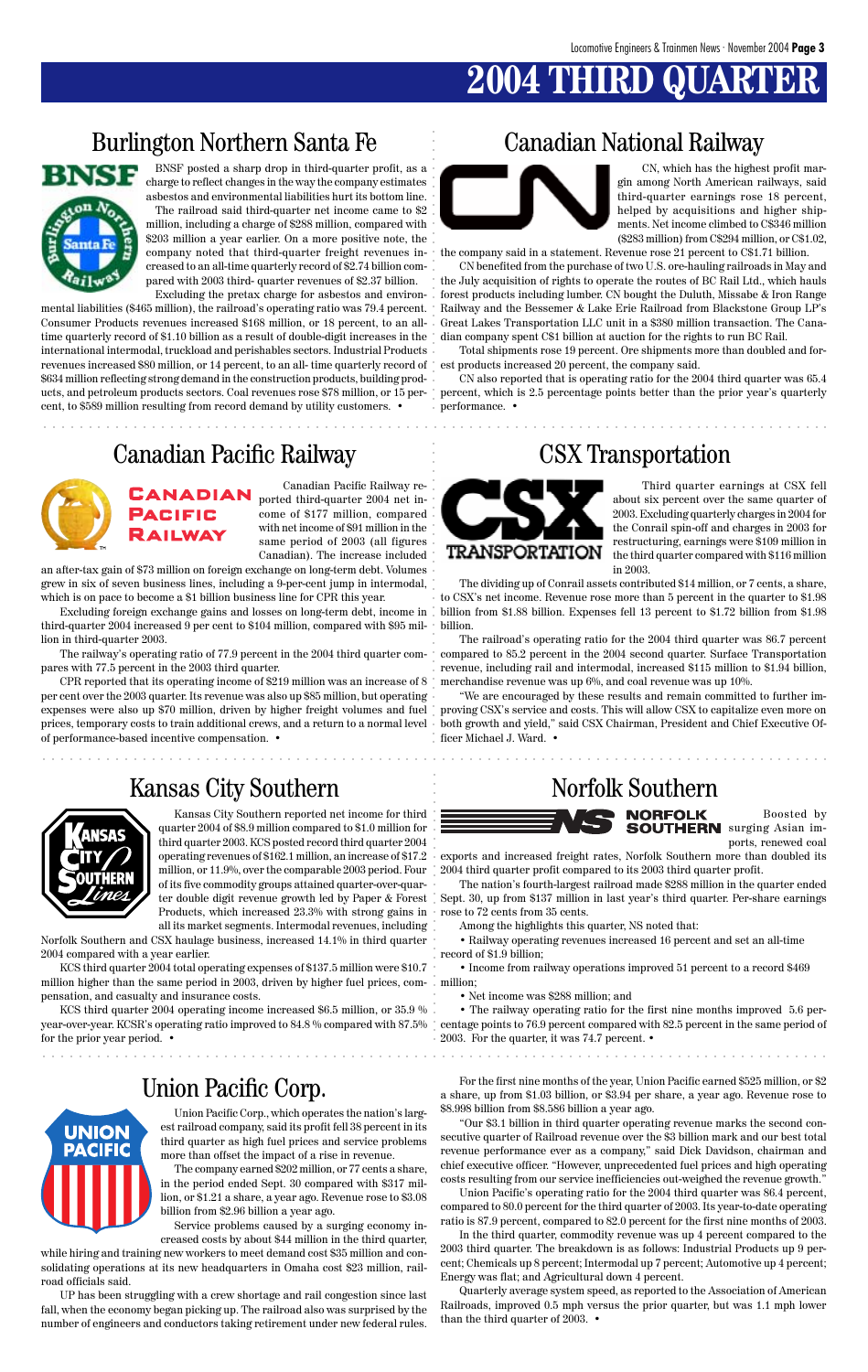## **WESTERN CONVENTION MEETING**



Members of the BLET Advisory Board, front row, from left: Vice-President Merle W. Geiger Jr.; Vice-President Steve Speagle; and Vice-President Dale McPherson. Back row, from left: National Secretary-Treasurer William C. Walpert; Vice-President & U.S. National Legislative Representative Raymond Holmes; First Vice-President Ed Rodzwicz; and National President Don Hahs.



From left: Garry Tudor, Local Chairman of BLET Division 249 (Houston); and Russell Elley, BLET Division 197 (San Antonio) and Third Vice-Chairman of the UP-Southern Region GCofA.



General Chairman John Koonce (Illinois Central)



From left: Gary Bell, Local Chairman of Division 182 (No. Little Rock, Ark.); Velma Williams, GIA Auxiliary 37 (Memphis); and W.D. Gaddy., Secretary-Treasurer of Division 182.



National Vice-President Lee Pruitt. Steve Christian, Local Chairman and Legislative Rep of Division 524 (Van Buren, Ark.), with his better half.



Brother G.Y. Bailey, Local Chairman of BLET Division 62 (Houston), served as chairman of the 69th annual Southwestern Convention Meeting, which was held just outside of Houston in The Woodlands, Texas.



Special Rep; Pat Lynch, Local Chairman of BLET Division 446 (Gallup, N.M.); and Mike

Tony Brown, Secretary-Treasurer of BLET Division 857 (Tyler, Texas) and his wife, Michelle.



Herb Yambra, President and Legislative Rep of Division 194 (Houston); and Larry Schneider, Legislative Rep of Division 192 (El Paso).

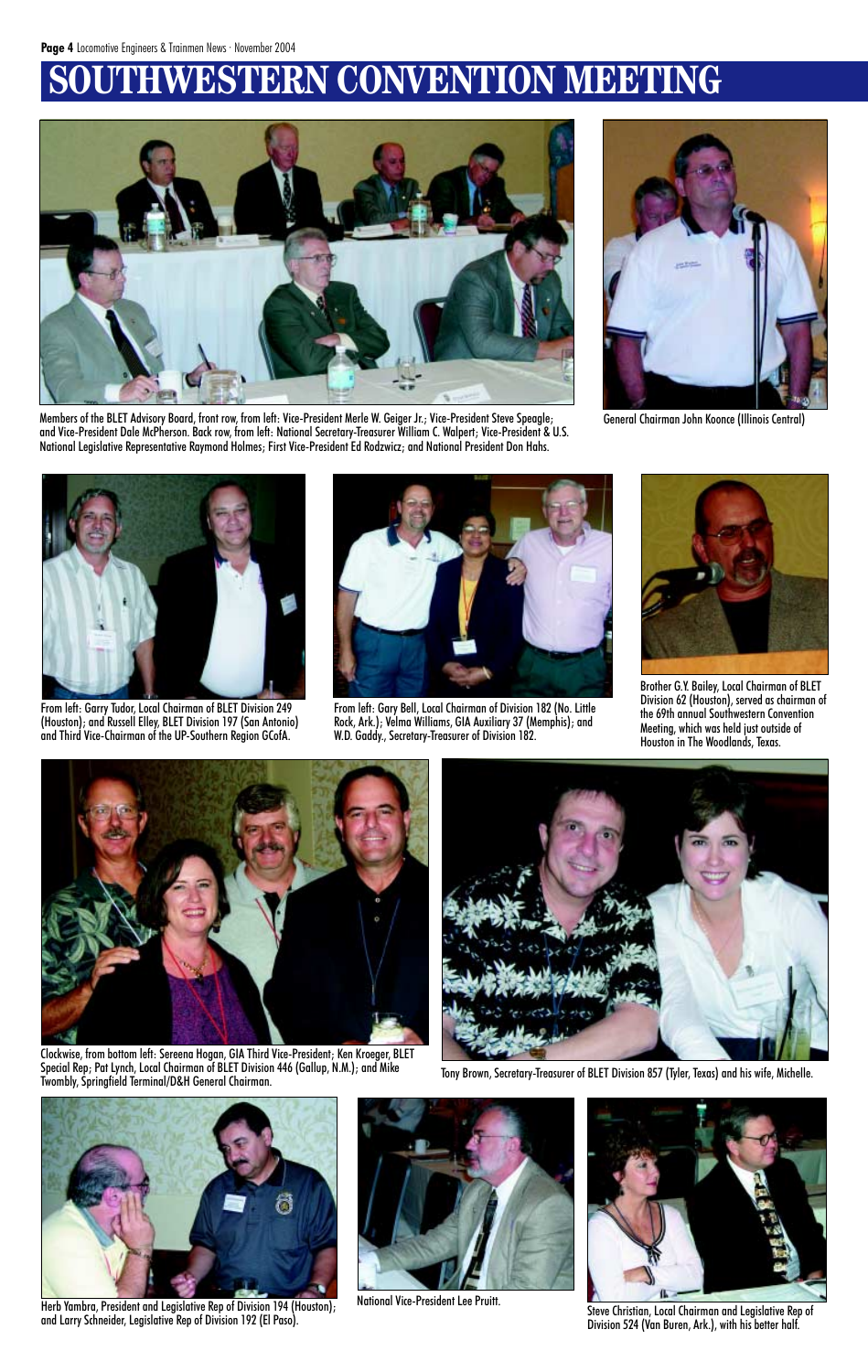## **HOUSTON. T**



From left: Ed Way, Chairman of the BLET's Illinois State Legislative Board; Diane Lind; and Skip Lind, a member of BLET Division 520 in Joliet, Ill.



From left: Jim Keele, Chairman of the Kansas State Legislative Board; and Jim Bradford, BLET Special Representative.



From left: Fred Weaver, Local Chairman of BLET Division 604 (Sherman, Texas); and Chad Gambel, Vice-Local Chairman and Secretary-Treasurer of BLET Division 604.



From left: Kathy Yambra, GIA Texas State Legislative Representative; and Herb Yambra, Division 194 (Houston) President and Legislative Representative and 2nd Vice-Chairman From left: John Tolman, BLET National Division Chief of Staff and Political & Legislative<br>Of the Texas State Legislative Board.



From left: G.Y. Bailey, SWCM 2004 site chairman; Pat Johnson, SWCM Recording Secretary; and Tim Windsor, SWCM Treasurer.



From left: Cooksey Humphrey of BLET Division 326 (Bossier City, La.); and Tony Wayland of BLET Division 620 (Fort Worth, Texas.)



Members of the Southwestern Convention Meeting Scholarship Awards Committee, from left: Onita Wayland, GIA President; Bill Walpert, BLET National Secretary-Treasurer; Leo Srubas; Don Hahs, BLET National President; Patricia Howell; and Debbie Keele.



Brother Wade Stevener, Local Chairman of BLET Division 194 (Houston), and his wife Rockie.



Director; and R.E. Mansfield of BLET Division 711 (Baytown, Texas).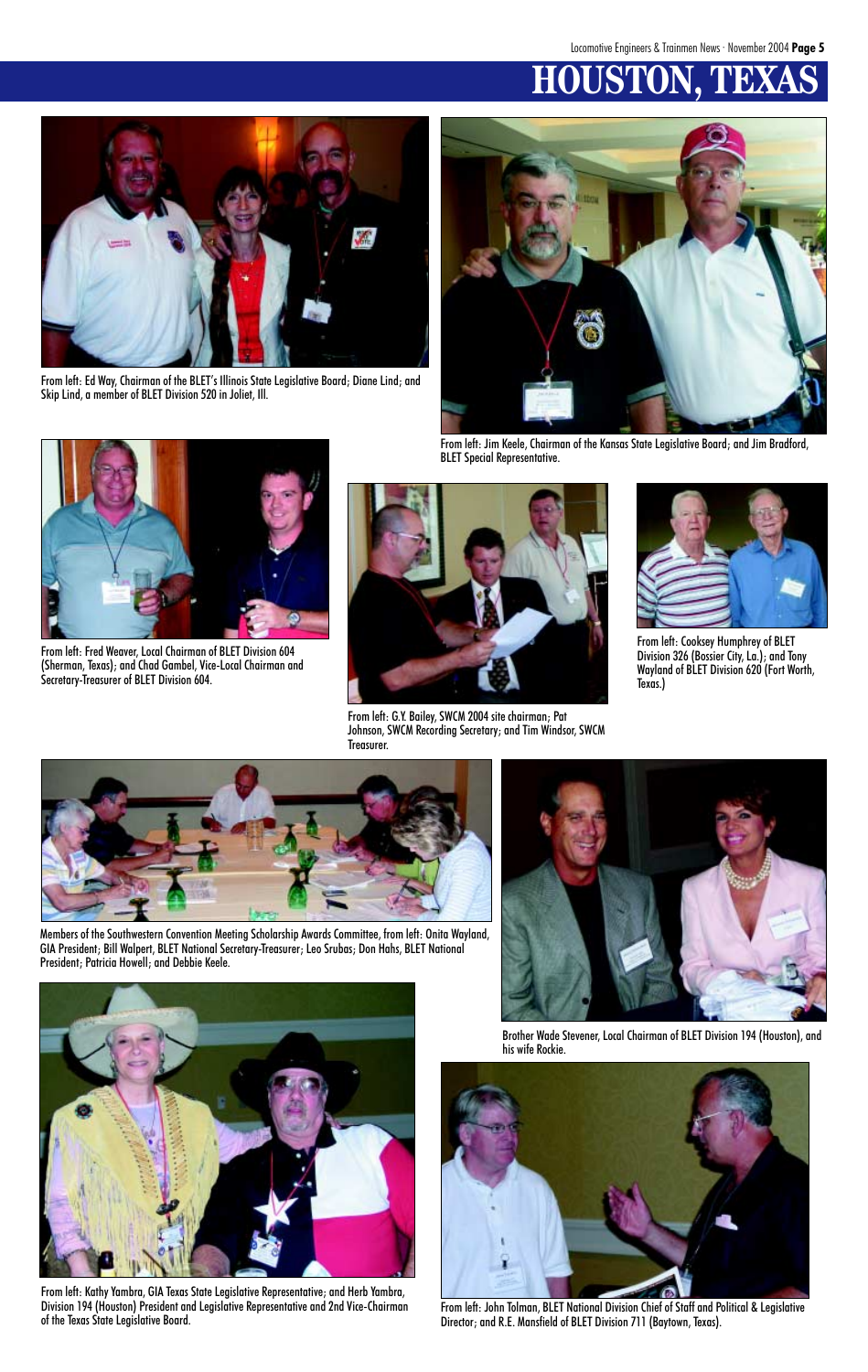## **BLET NEWS**

## **Railroad Retirement financial outlook remains strong**

The Railroad Retirement Board is required by law to submit annual reports to Congress on the financial condition of the railroad retirement system and the railroad unemployment insurance system. These reports must also include recommendations for any financing changes which may be advisable in order to ensure the solvency of the systems. In June, the Board submitted its 2004 reports on the railroad retirement and unemployment insurance systems.

The following questions and answers summarize the findings of these reports.

**1. What were the assets of the railroad retirement and railroad unemployment insurance systems last year?**

As of September 30, 2003, total railroad retirement system assets, comprising assets managed by the National Railroad Retirement Investment Trust and the railroad retirement system accounts at the Treasury, equaled \$24.2 billion. The Trust was established by the Railroad Retirement and Survivors' Improvement Act of 2001 to manage and invest railroad retirement assets. The balance of the railroad unemployment insurance system was \$51.5 million at the end of the fiscal year.

**2. What was the overall finding of the 2004 report on the financial condition of the railroad retirement system?**

The 2004 report, which addressed railroad retirement financing during the next 25 years, was generally favorable, concluding that, barring a sudden, unanticipated, large decrease in railroad employment or substantial investment losses, the railroad retirement system will experience no cash-flow problems for at least 22 years. However, the 2004 report also indicated that the long-term stability of the system is still questionable. Under its current financing structure, actual levels of railroad employment and investment return over the coming years will largely determine whether corrective action is necessary.

### **3. What methods were used in forecasting the financial condition of the railroad retirement system?**

The 2004 report projected the various components of income and outgo of the railroad retirement system under three employment assumptions, utilizing different patterns of changes and decreases in the railroad work force for the 25 calendar years 2004- 2028. The projections of these components were combined and the investment income calculated to produce the projected balances in the railroad retirement accounts at the end of each projection year. Projecting income and outgo under optimistic, moderate and pessimistic employment assumptions, the 2004 report indicated no cash-flow problems occur throughout the 25-year projection period under the optimistic and moderate assumptions. Cash-flow problems arise only under the pessimistic assumption, and not until 2026.

**4. How do the results of the 2004 report compare with those of the 2003 report?**

The projected account balances are higher due primarily to the actual investment return of approximately 22.6 percent significantly exceeding the expected investment return of 6 percent in calendar year 2003. Projected benefit amounts are slightly lower due in part to the lower assumed cost-of-living increases in 2004 and 2005 in this year's report. Projected payroll tax income differs primarily due to projected decreases in tax rates resulting from higher account balances.

### **5. Did the 2004 report on the railroad retirement system recommend any financing changes?**

The report did not recommend any railroad retirement financing changes. The payroll tax adjustment mechanism provided by the 2001 legislation will automatically increase or decrease tax rates in response to changes in fund balance. Even under a pessimistic employment assumption, this mechanism is expected to prevent cash-flow problems for at least 22 years.

**6. What were the findings of the 2004 report on the financial condition of the railroad unemployment insurance system?**

The Board's 2004 railroad unemployment insurance financial report was also generally favorable. Even as maximum benefit rates increase 35 percent (from \$55 to \$74) from 2003 to 2014, experience-based contribution rates are expected to maintain the unemployment insurance system's solvency.

Unemployment levels are the single most significant factor affecting the financial status of the railroad unemployment insurance system. However, the system's experience-rating provisions, which adjust contribution rates for changing benefit levels, and its surcharge trigger for maintaining a minimum balance help to ensure financial stability in the advent of adverse economic conditions.

Under experience-rating provisions, each employer's contribution rate is determined by the Railroad Retirement Board on the basis of benefit payments made to the railroad's employees. The report predicted that, even under the most pessimistic assumption, the average employer contribution rate remains well below the maximum throughout the projection period.

The report also predicted that the 1.5 percent surcharge that is in effect in calendar year 2004 would remain at 1.5 percent in calendar years 2005- 2006. A 1.5 percent surcharge is also probable in calendar year 2007.



**7. What methods were used to evaluate the financial condition of the railroad unemployment insurance system?**

The economic and employment assumptions used in the unemployment insurance report corresponded to those used in the report on the retirement system. Projections were made for various components of income and outgo under each of three employment assumptions, but for the period 2004- 2014, rather than a 25-year period.

**8. Did the 2004 report on the railroad unemployment insurance system recommend any financing changes to the system?**

No financing changes were recommended at this time by the report.

The Federal Medicare program provides hospital and medical insurance protection for railroad retirement annuitants and their families, just as it does for social security beneficiaries. Part A (hospital insurance) is financed through payroll taxes paid by employees and employers, while Part B (medical insurance) is financed by premiums paid by participants and by Federal general revenue funds.

The following questions and answers provide basic information on Medicare eligibility and coverage, Medicare premium, deductible and coinsurance increases in 2005, as well as information on the changes in Medicare effected by legislation enacted in 2003.

**1. Who is eligible for Medicare?**

All railroad retirement beneficiaries age 65 or over, and other persons who are directly or potentially eligible for railroad retirement benefits, are covered by the program. Although the age requirements for some unreduced railroad retirement benefits are rising just like the social security requirements, beneficiaries are still eligible for Medicare at age 65.

**2. Who is eligible for Medicare coverage before age 65?**

In general, coverage before age 65

is available for disabled employee annuitants who have been entitled to monthly benefits based on total disability (i.e., the employee must have met the Social Security Act's requirements for a disability benefit) for at least 24

months. Disabled widow(er)s under 65, disabled surviving divorced spouses under 65, and disabled children may also be eligible.

Medicare coverage before age 65 on the basis of permanent kidney failure is also available to employee annuitants, em-

ployees who have not retired but meet certain minimum service requirements, spouses, and dependent children who suffer from permanent kidney failure requiring hemodialysis or a kidney transplant. (Special rules also apply for individuals diagnosed with Amyotrophic Lateral Sclerosis.)

#### **3. How do persons enroll in Medicare?**

If a retired employee or a family member is receiving a railroad retirement annuity, enrollment for both Part A (hospital insurance) and Part B (medical insurance) is generally automatic and coverage begins when the person reaches age 65. An individual may decline Part B if so desired, and this does not preclude him or her from applying for medical insurance at a later date. Premiums may be higher, however, if enrollment is delayed.

> If an individual is eligible for but not receiving an annuity, he or she should contact the nearest Board office about three months before attaining age 65 in order to apply for Medicare. (This does not mean that the individual must retire if presently working.) The

best time to apply is during the three months before the month in which the individual reaches age 65. He or she will then have both hospital and medical protection beginning with the month age 65 is reached. If the individual does not enroll for Part B in the three months before attaining age 65, he or she can enroll in the month age 65 is reached or during the next three months, but there will be a delay of one to three months before medical insurance is effective. Individuals who do not enroll during their initial enrollment period may sign up in any General Enrollment Period (January 1 - March 31 each year). Coverage for such individuals begins July 1 of the year of enrollment.

### **4. How much can Medicare Part B premiums increase for delayed enrollment?**

Premiums for Part B are increased 10 percent for each 12-month period the individual could have been, but was not, enrolled. However, individuals who wait to enroll in Part B because they have group health plan coverage based on their own or their spouse's current employment may not have to pay higher premiums because they are eligible for special enrollment periods. Nonetheless, individuals covered by an employer group health plan should consider how delaying enrollment will affect their eligibility for health insurance policies, known as "Medigap" insurance, which supplement Medicare coverage.

Individuals can get more detailed information about Medigap policies from the publications Medigap Policies or Guide to Health Insurance for People with Medicare. To get a copy, they can call the Medicare toll-free number 1- 800-MEDICARE (1-800-633-4227) or go to www.medicare.gov on the Internet and click on "Publications."

## **Information on Medicare for railroad families**

See Medicare, Page 7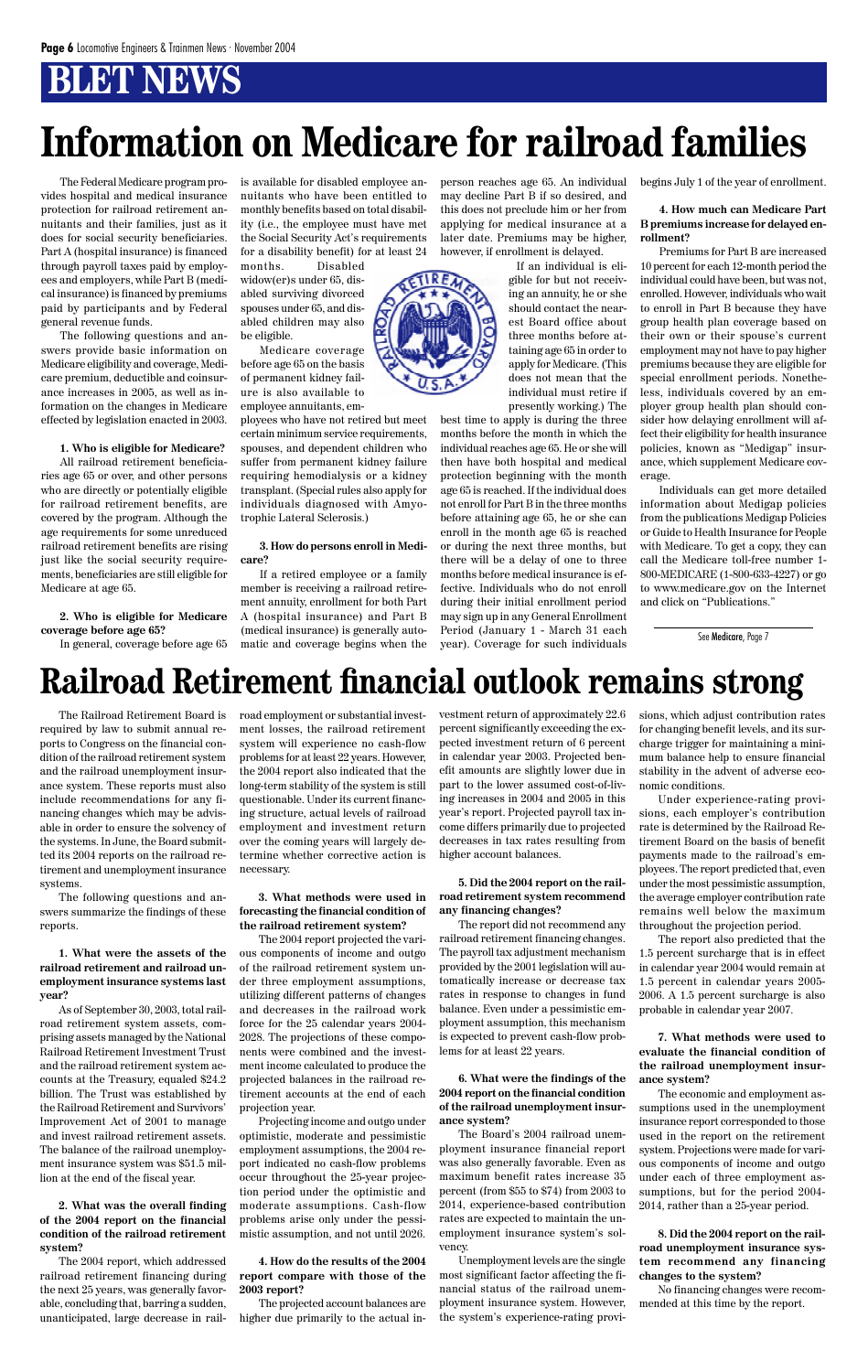## **BLET NEWS**

#### **5. What is covered by Part A (hospital insurance) of the Original Medicare Plan?**

The hospital insurance program is designed to help pay the bills when an insured person is hospitalized. The program also provides payments for required professional services in a skilled nursing facility (but not for custodial care) following a hospital stay, home health services, and hospice care.

There is a limit on how many days of hospital or skilled nursing care Medicare helps pay for in each "benefit period." A benefit period begins the first day a patient receives services in a hospital. It ends after a person has been out of a hospital or other facility primarily providing skilled care for 60 days in a row.

Benefits are ordinarily paid only for services received in the United States or Canada. Hospital insurance also covers hospital stays in Mexico under very limited conditions.

### **6. What are the Medicare Part A deductible and coinsurance charges in 2004 and what will they be in 2005?**

For the first 60 days in a benefit period, a Medicare patient is responsible for paying a deductible, which for 2004 is the first \$876 of all covered inpatient hospital services. The Part A deductible will increase to \$912 in 2005. The daily coinsurance charge that a Medicare beneficiary is responsible for paying for hospital care for the 61st through the 90th day is \$219 in 2004, increasing to \$228 per day in 2005. If a beneficiary uses "lifetime reserve" days, he or she is responsible for paying \$438 a day for each reserve day used in 2004, and \$456 a day in 2005. Lifetime reserve days are an extra 60 hospital days a beneficiary can use if illness keeps him or her in the hospital for more than 90 days; a beneficiary has only 60 reserve days during his or her lifetime and the beneficiary decides when to use them.

In addition, the daily coinsurance charge a beneficiary is responsible for paying for care in a skilled nursing facility for the 21st through the 100th day is \$109.50 in 2004 and will be \$114 in 2005.

### **7. What are some of the services covered by Part B (medical insurance) of the Original Medicare Plan?**

Medicare medical insurance helps pay for doctors' services and many medical services and supplies that are not covered by the hospital insurance part of Medicare, such as certain ambulance services, outpatient hospital care, X-rays, laboratory tests, physical and speech therapy, blood, mammograms, Pap smears, and colorectal cancer screening.

### **8. Will the Medicare Part B deductible and premium change next year and by how much?**

The annual deductible for Medicare Part B will increase from \$100 in 2004 to \$110 in 2005. After that, the deductible will be indexed and subject to annual increases. After the deductible is paid, Medicare will generally pay 80 percent of the approved charges for covered services during the rest of the year; the beneficiary is responsible for paying the remaining 20 percent of the cost.

All beneficiaries currently pay the same basic premium amount for Medicare Part B (\$66.60 in 2004 and increasing to \$78.20 in 2005), which covers outpatient care and doctor visits. Beginning in 2007, the premium will increase for individuals with annual incomes of more than \$80,000, and for couples with annual incomes of more than \$160,000. The amount of the premium increase will be based on a sliding income scale.

#### **9. What is not currently covered by the Original Medicare Plan?**

The Original Medicare Plan provides basic protection against the high cost of illness, but it will not pay all health care expenses. Some of the services and supplies Part A or Part B cannot pay for are custodial care, such as help with bathing, eating, and taking medicine; dentures and routine dental care; most eyeglasses, hearing aids, and examinations to prescribe or fit them; long-term care (nursing homes); personal comfort items, such as a phone or TV in a hospital room; most prescription drugs; and routine physical checkups and most related tests.

**10. What changes to Medicare were effected by the enactment of the Medicare Prescription Drug, Im-**

#### **provement, and Modernization Act of 2003?**

Among the major features of this legislation are provisions for Medicare coverage of prescription drugs, the establishment of a Medicare Advantage Program to replace the previous Medicare + Choice Program, and provisions for new preventive benefits.

#### **11. When will Medicare coverage for prescription drugs begin?**

The actual prescription drug benefit will begin in 2006. In the interim, Medicare-approved drug discount cards became available in June 2004 to help beneficiaries save on prescription drugs. Medicare contracts with private companies to offer the drug discount cards which bear a Medicare-approved seal. Voluntary enrollment began May 2004 and continues through December 31, 2005.

The discount card program is not intended to be a prescription drug benefit, but rather a temporary discount program to help people without outpatient prescription drug insurance until the Medicare drug benefit takes effect on January 1, 2006.

In June 2004, Medicare also began providing a \$600 annual credit towards the purchase of prescription drugs for Medicare beneficiaries with incomes in 2004 of not more than \$12,569 for single individuals or \$16,862 for married individuals. To qualify for the credit, beneficiaries must not be receiving outpatient drug coverage from other sources, including Medicaid, TRICARE, group or individual health insurance coverage, or the Federal Employees Health Benefits Program. Generally, once a person qualifies for the \$600 credit, he or she is qualified until the new Medicare drug benefit begins.

The credit is reflected on the Medicare-approved drug discount cards of qualified beneficiaries. While Medicareapproved discount card programs can charge a beneficiary an enrollment fee of up to \$30 per year, Medicare will pay the enrollment fee for beneficiaries who qualify for the \$600 credit.

#### **12. How will the Medicare prescription drug benefit work when it takes effect?**

Beginning in 2006, all people with Medicare will be able to enroll in plans that cover prescription drugs. Plans might vary, but in general, this is how

they will work:

• Beneficiaries will choose a prescription drug plan and pay a premium of about \$35 a month.

• Beneficiaries will pay the first \$250 (the deductible).

• Medicare then will pay 75% of the costs between \$250 and \$2,250 in drug spending.

• Beneficiaries will pay only 25% of these costs.

• Beneficiaries will pay 100% of the drug costs above \$2,250 until they reach \$3,600 in out-of-pocket spending.

• Medicare will pay about 95% of the costs after the beneficiary has spent \$3,600.

Some prescription drug plans may have additional options to help pay the out-of-pocket costs.

Extra help will be available for people with low incomes and limited assets. Most significantly, people with Medicare who have incomes below a certain limit won't have to pay the premiums or deductible for prescription drugs. The income limits will be set in 2005. If a beneficiary qualifies, he or she will only pay a small co-payment for each prescription needed.

Other people with low incomes and limited assets will get help paying the premiums and deductible. The amount they pay for each prescription will be limited.

#### **13. What is Medicare Advantage?**

In 2004, the health plan option known as Medicare + Choice was replaced by the Medicare Advantage Program.

Congress created the Medicare Advantage Program to give beneficiaries more choices, and sometimes, extra benefits, by letting private companies offer them their Medicare benefits. Persons who join a Medicare Advantage Plan may have the following choices:

• Medicare Managed Care Plans;

• Medicare Preferred Provider Organization Plans, and;

• Medicare Private Fee-for-Service Plans.

If Medicare Managed Care Plans, Medicare Preferred Provider Organization Plans, or Medicare Private Fee-for-Service Plans are available in a beneficiary's area, he or she can join one and get Medicare benefits through the plan. By joining one of these Medicare Advantage Plans, beneficiaries can often get extra benefits, like additional days in the hospital. The plan may have special rules that they need to follow. They may also have to pay a monthly premium for the extra benefits.

Medicare Advantage Plans are available in many areas of the country. For information about the Medicare Advantage Plans available in a particular area, beneficiaries should call Medicare's toll-free number 1-800- MEDICARE (1-800-633-4227) or visit Medicare's Web site at www.medicare.gov.

#### **14. What new preventive benefits are being offered?**

Beginning in 2005, preventive benefits coverage will be expanded to include: a one-time initial wellness physical examination; screening blood tests for early detection of cardiovascular diseases; and diabetes screening tests for people at risk of diabetes.

### **15. Will Medicare put out information about program changes?**

The Centers for Medicare & Medicaid Services (CMS), the Federal agency responsible for administering Medicare, mailed letters to all Medicare beneficiaries in Spring 2004 to explain the prescription drug discount cards. In 2005, CMS plans to mail informational booklets to Medicare beneficiaries to explain the prescription drug benefits. In the meantime, CMS will provide

information about the Medicare-approved drug discount cards through the Medicare toll-free number 1-800-MEDI-CARE (1-800-633-4227), and through their Web site at www.medicare.gov. •

### Medicare Continued from Page 6

## **SAFETY TASK FORCE HOTLINE (800) 306-5414**



*Report major accidents when they happen*

## **Decertification Helpline (800) 393-2716**

*The railroad industry's first and only hotline for engineers facing possible decertification events, offered exclusively by the Brotherhood of Locomotive*

*Engineers and Trainmen*